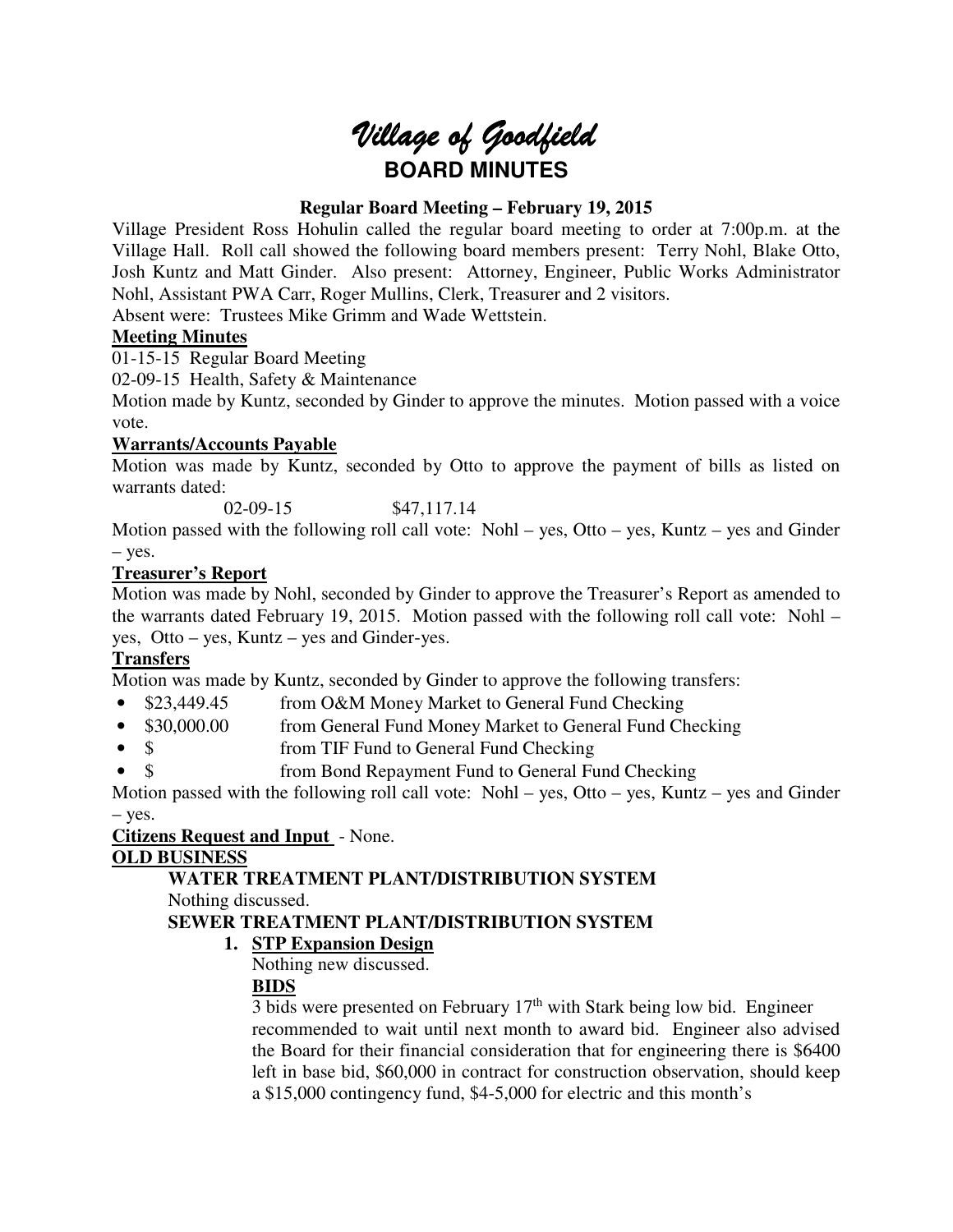engineering fees were about \$5,000 for re-bid process, meetings and calls. This adds approximately \$90,000 on top of the 1.4 million bid.

**Trunk Sewer Improvements – Clearing Brush** 

Nothing discussed.

**Payment of outstanding invoices upon request of Village Engineer** 

None.

#### **Goodfield Business Park**

PWA Nohl will get ahold of Greg Schlink. The Village is paying for power but we have not accepted the Business Park yet.

#### **Storm Siren**

Storm siren is up. Waiting for Zeller's to run power.

#### **Appointments**

Norm Ulrich & Jon Barth have agreed to be on the Board of Appeals Committee. Randy Selvey has asked to be removed from the Planning Commission. Chris McDonald  $\&$ Ross Herrmann have agreed to be on the Planning Commission.

Motion was made by Kuntz, seconded by Otto to approve the appointments. Motion passed with the following roll call vote: Nohl – yes, Otto – yes, Kuntz – yes Ginder –yes. **Consolidated Election – April 7, 2015** 

Nothing.

**Possible acquisition of decommissioned Ameren Substation** 

Nothing discussed.

**NEW BUSINESS** 

#### **Expiration of 2nd Building Permit – Chip Energy**

Paul Wever, Chip Energy, addressed the Board stating he has not completed his building project. Paul estimates a completion date of June or July. They are progressing but it is too dangerous to work in the cold and snow. There are 4 more silos and 3 more containers to be put up. Then the process of getting the roof fabricated. Paul would like to get an extension to his 2nd permit.

Attorney Ierulli said this would be a third permit. Last year Mr. Wever said they would be completed by the permit expiration date. Mr. Wever may petition the Board for a third permit and if the Board does not grant relief then it must go to the Board of Appeals. Attorney Ierulli suggests denying the request for a third permit and sending it to the Board of Appeals.

Trustee Otto feels Mr. Wever is sincere but stated if Board grants permit it would be the last.

Trustee Kuntz stated that since its winter Mr. Wever could be working inside not putting up containers. The Board of Appeals meets in 3 weeks and so that would not hold up progress.

Trustee Matt Ginder stated the Board of Appeals is in place for this reason. Matt said this issue was raised when he was petitioning to be elected and feels it should go to the Board of Appeals.

Attorney Ierulli said if it goes to the Board of Appeals Mr. Wever could make his presentation to them.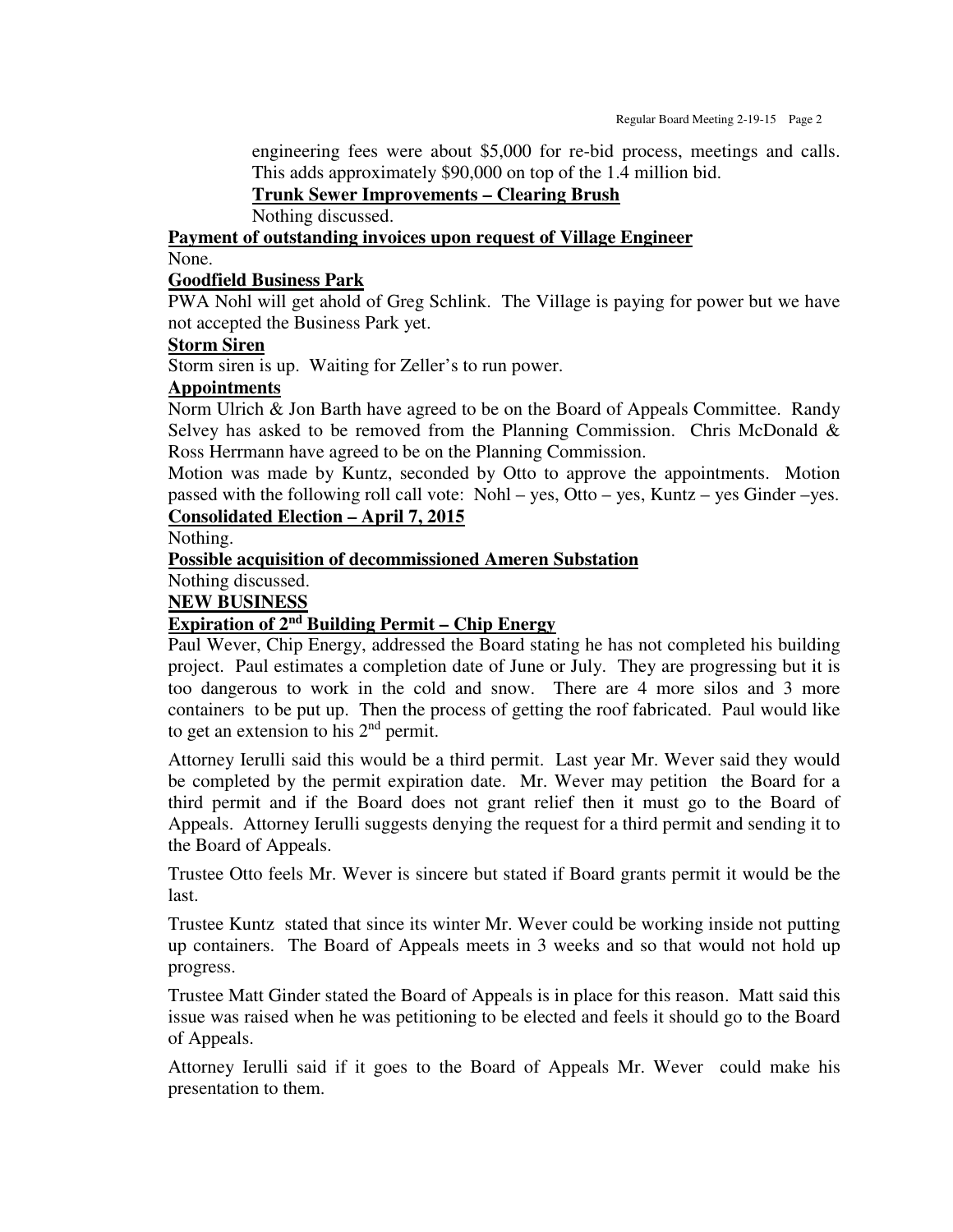Trustee Nohl stated if Mr. Wever goes to the Board of Appeals and they stop the project his only relief would be to go to court.

President Hohulin and Trustees Otto and Nohl would like to wait until the March meeting when all Board members are present to make a determination.

Motion was made by Otto, seconded by Nohl to table and discuss at the March Regular Board Meeting. Motion passed with the following roll call vote: Nohl – yes, Otto – yes, Kuntz – yes, Ginder –yes.

Attorney Ierulli told Mr. Wever to put in writing exactly what he is requesting.

#### **Job Description – Public Works Administrator**

PWA is over Mike Carr and other laborers. Clerk and Treasurer are appointed and under the Board.

#### **Garbage Collection Fees**

Will Rokey, Goodfield Disposal, thanked the Board for the current contract which expires in May. Will would like increase garbage fees from \$10.00 to \$13.00 for the next three year contract. Will gave examples of other garbage collection fees: Eureka is \$21.00, Nevill is \$24.00 and Grimm Bro./PDC is \$15.45. This will be voted on when the contract renews.

#### **Direct Deposit of Payroll**

Treasurer DeGrave checked with Goodfield State Bank regarding direct deposit. Cost is \$30.00/month to process direct deposit. This will only be done if all employees participate. Motion was made by Otto, seconded by Ginder to direct deposit payroll.

Motion passed with the following roll call vote: Nohl – yes, Otto – yes, Kuntz – abstain and Ginder –yes.

#### **Compensation of Planning Commission and Board of Appeals**

President Hohulin suggests that we pay \$50 per member per meeting and \$75 per chairman per meeting for the Planning Commission and Board of Appeals.

Motion was made by Kuntz, seconded by Ginder to approve this fee schedule for the Planning Commission and Board Appeals. Motion passed with the following roll call vote: Nohl – yes, Otto – yes, Kuntz – yes and Ginder –yes.

#### **Resolution Authorizing the Execution of a Law Enforcement Mutual Aid Agreement**

This agreement provides assistance upon request (like Washington tornado). The Village does this without reimbursement but can request FEMA relief if possible. Motion was made by Otto, seconded by Kuntz to approve this Resolution Authorizing the Execution of a Law Enforcement Mutual Aid Agreement. Motion passed with the following roll call vote: Nohl – yes, Otto – yes, Kuntz – yes and Ginder – yes.

#### **Schedule Committee Meetings**

A Board of Appeals Meeting is scheduled for February 26, 2015 at 7:00p.m. at the Village Hall to clarify duties of the Board of Appeals Committee.

**Municipal Calendar** – completed.

#### **Other Business**

**Engineer –** None. **Public Works Administrator –** None. **Trustees**